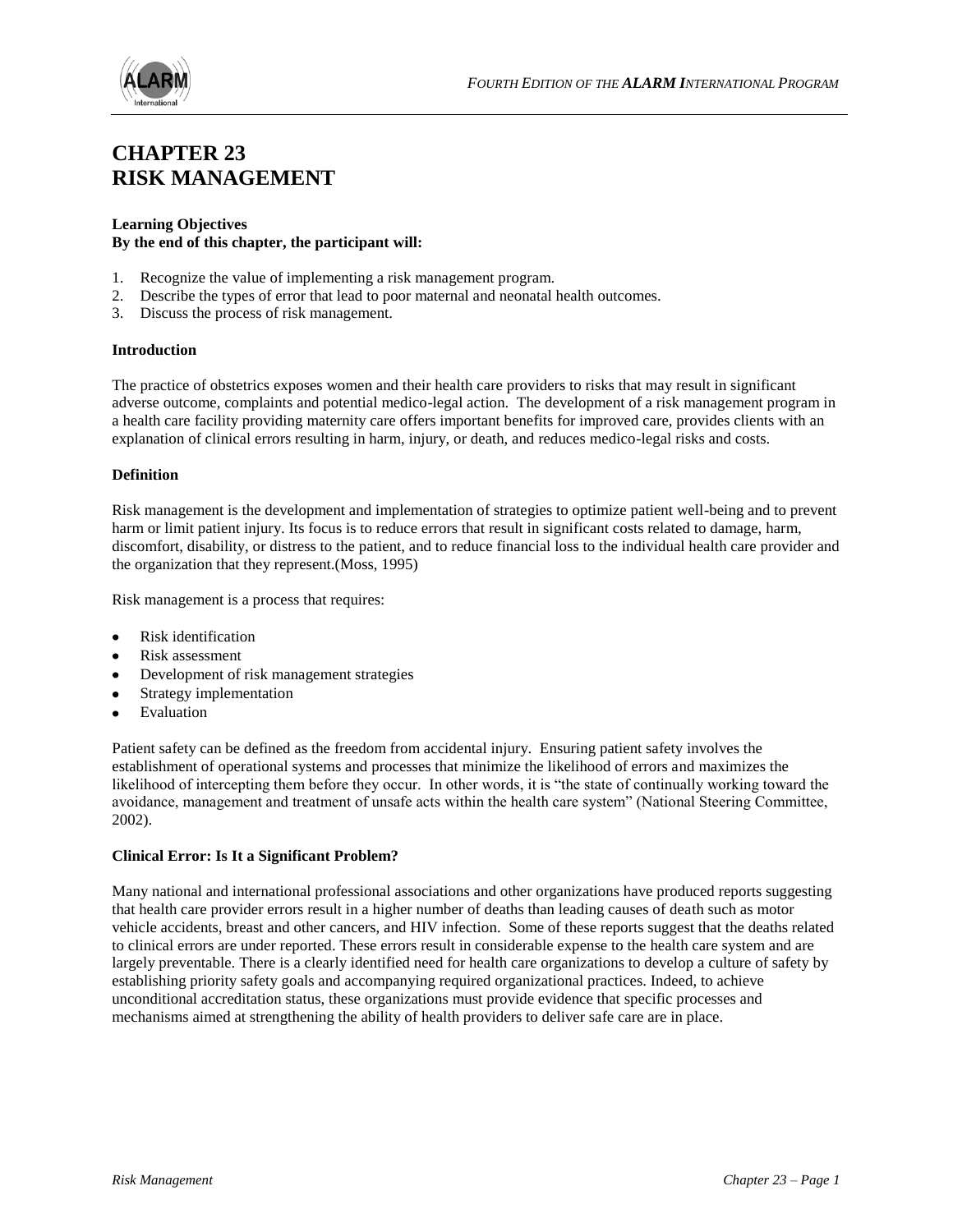

# **Understanding error and human behavior in organizational structure**

Why does clinical error continue when educational programs, national guidelines, and standards exist? Many health care providers and hospital administrators believe that adverse obstetrical events are inevitable. Suggested reasons for this are:

- You can only get so far by telling people to be more careful.  $\bullet$
- It is impossible to obtain human perfection, despite extensive training.
- We work in a world of flawed systems.

Health care providers work within health care systems. Although human beings may contribute to the breakdown of such systems, it is also known that sometimes these systems fail the individual (Reason, 1997). There is a need to understand the causes and conditions of the systems that contribute to risk.

Health care systems have both defenses and safeguards. Table 1 outlines these in relation to individuals as well as to the system.

#### **Table 1 – Individual and system defenses and safeguards**

| <b>Individual: Defenses and Safeguards</b> | <b>System: Defenses and Safeguards</b> |
|--------------------------------------------|----------------------------------------|
| Training                                   | Credentialing                          |
| Knowledge                                  | Peer review                            |
| Judgment                                   | Protocols, pathways, policies          |
| <b>Manual Dexterity</b>                    | Special teams                          |
| Vigilance                                  | • Continuing medical education         |
|                                            | Risk management, quality management    |
|                                            | Audit activities                       |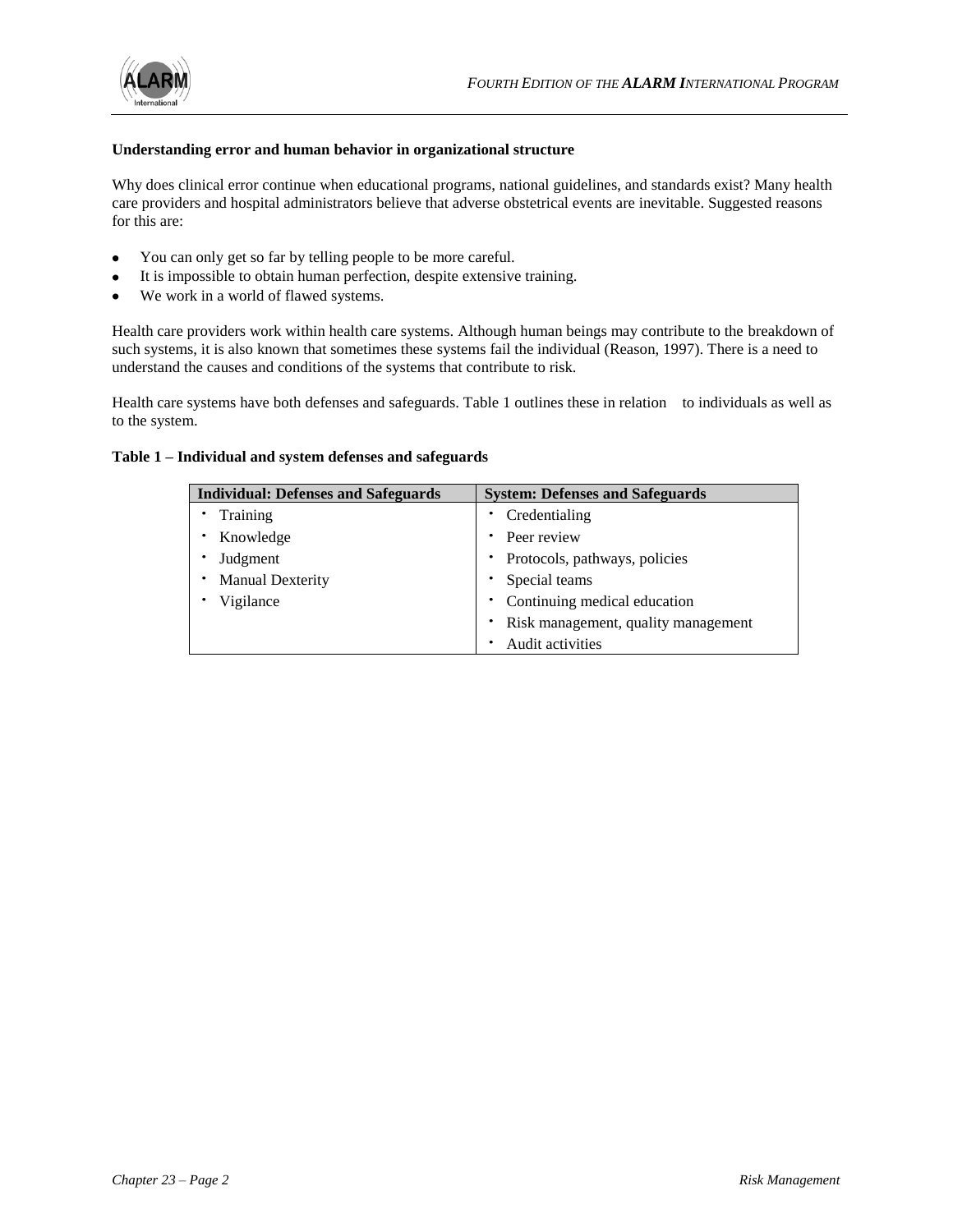

# **Classification of errors**

Errors that lead to clinical error can be divided into two categories —Individual and System—as outlined in Table 2.

|                   | Individual                                                                                                              | System                                                                                                                                                                                                                                                                                                                                                                                                                                                                                 |
|-------------------|-------------------------------------------------------------------------------------------------------------------------|----------------------------------------------------------------------------------------------------------------------------------------------------------------------------------------------------------------------------------------------------------------------------------------------------------------------------------------------------------------------------------------------------------------------------------------------------------------------------------------|
| Types of error    | Errors due to mental<br>fatigue<br>Mistakes<br>Procedural violations                                                    | Human factors<br>Lack of vigilance: fatigue, stress, being rushed, need to be in<br>٠<br>several places at same time<br>Lack of dexterity<br>٠<br>Practicing outside the scope of training.<br>Failure to consult<br><b>Environmental factors</b><br>• Working under undue time pressures<br>Inadequate tools<br>Poor communication and teamwork<br>Impractical procedures and protocols<br>٠<br>Leadership shortcomings.<br>Insufficient training<br>٠<br>Long hours<br>٠             |
|                   |                                                                                                                         | Organizational factors<br>Strategies and top-level decisions made by:<br>Governments<br>Regulating bodies<br>Organizational administrators                                                                                                                                                                                                                                                                                                                                             |
| Specific examples | Administration of the<br>wrong drug, dosage, etc.<br>Misinterpretation of an<br>electronic fetal monitoring<br>pattern. | One patient receiving care from several serial health care<br>providers = Issues of information transfer and lack of<br>identification of the most responsible caregiver<br>Tired professional $=$ Lack of vigilance due to fatigue<br>٠<br>New nurse on nights $=$ Lack of experience and lack of<br>knowledge of work environment<br>Similar medication labels $=$ Lack of familiarity with drug<br>٠<br>labels, inability to distinguish indications and side effects<br>accurately |

**Table 2 – Individual errors and system errors leading to clinical error** 

It is estimated that 80% of performance problems can be attributed to the work environment whereas approximately 15% are attributed to a lack of skills by health care providers (More OB, 2007). The following aspects of the work environment contribute to errors that may expose a health care provider to risk.

# **For the obstetrician or doctor:**

- May be on-call alone and have to care for too many patients  $\bullet$
- May be the only consultant available for all midwives on-site or in the health care station or health facility  $\bullet$
- There may be no protocols or the protocols that exist may not be adequate or may not be evidence-based
- Even if an individual is able to recognize fatigue, there may be no option but to keep on working because no  $\bullet$ other staff is available to assist or take over care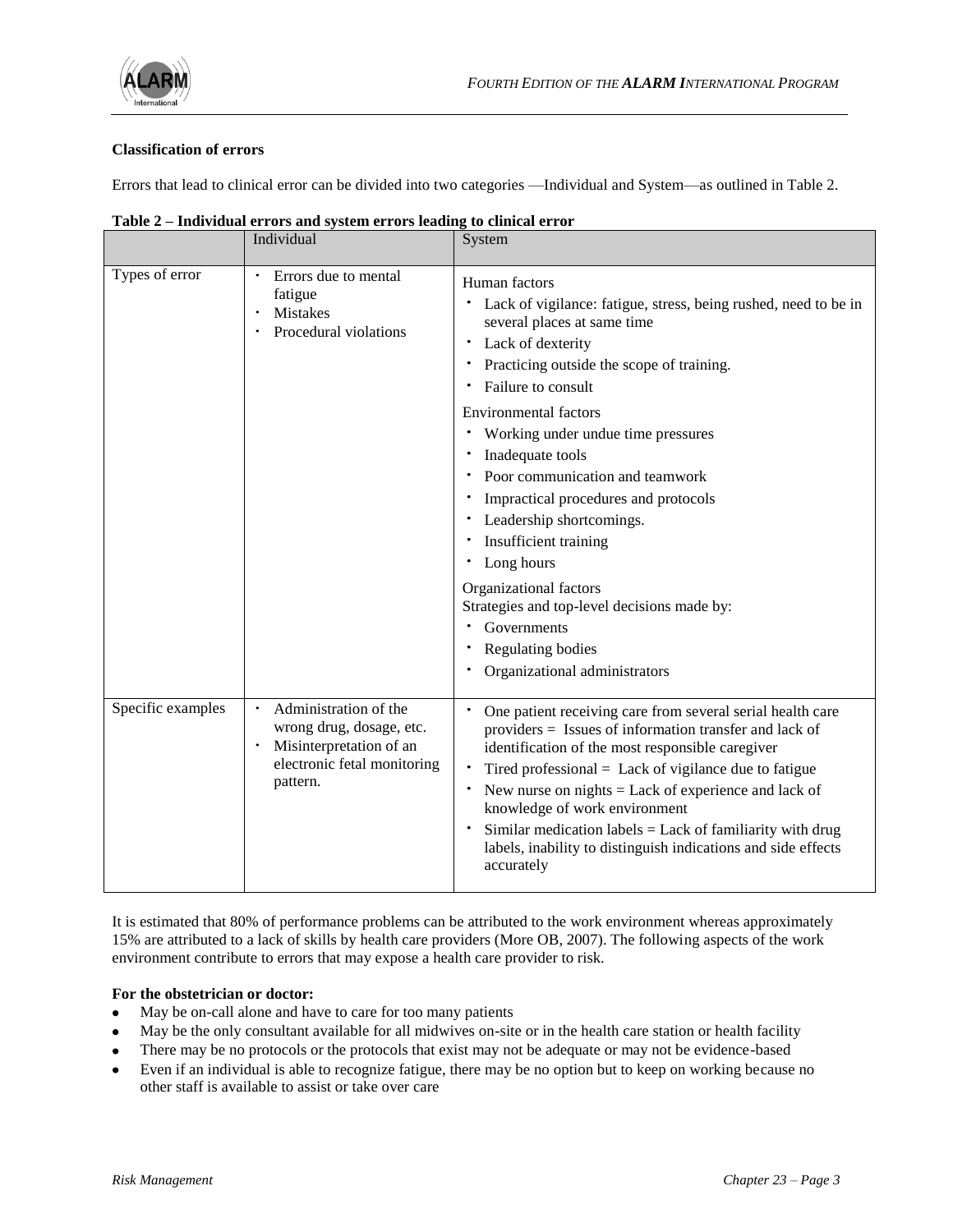



# **For the midwife:**

- Often works alone in a rural area
- May not have consistent access to medications and equipment
- Referral systems are often not in place or are not adequate
- Transportation may not be available to transfer women, if when appropriately identified as needing advanced care
- May not have regular access to continuing and current education
- May recognize fatigue, but must keep working because no other health care provider is available to assist or take over care
- May work with other health care providers who are less skilled or is unable to supervise other health care providers

# **For the nurse**

- Often working alone as the receiving staff at health care stations or facilities
- May not be empowered by "standing orders" to initiate emergency treatment
- May not be able to readily get assistance in emergencies from midwife or obstetrician or physician who may work in private offices off-site
- May be the only health care provider for all patients on-site
- May recognize fatigue, but must keep working because no other health care provider is available to assist or take over care
- May not have regular access to continuing and current education

Risk management strategies do not completely or consistently prevent loss. They help to limit the size of the impact or consequences of the loss. The intention of risk management is to anticipate risk, and to prevent or limit the risk. The purpose of risk management is to lessen the chance of adverse outcome and the chance of loss.

# **The Process of Risk Management**

Risk management consists, as the term suggests, of a management system or process. It has five basic steps (Dickson, 1995):

- 1. Risk identification
- 2. Risk assessment
- 3. Development of risk management strategies (taking action to manage risks)
- 4. Implementation of risk management programs
- 5. Evaluation of risk management activities

# **1. Risk identification**

- This is an essential first step because risk management is a proactive strategy.
- Identify all aspects that may threaten and/or jeopardize the patient, health care provider, and health care facility.
- Patients and providers are best served by informed anticipation of problems.
- Risk is identified with reference to history. Has it, or something like it, happened before?
- Risk can also be identified when health care providers are informed about particular risks of their group.

# **2. Risk assessment**

- This is an evaluation exercise that describes the baseline of the current situation.
- It provides answers to the questions of how many or how often (frequency of risk), how much (cost of risk) and under what circumstances (likelihood of risk).
- Answers to these questions are essential to provide appropriate risk management programs.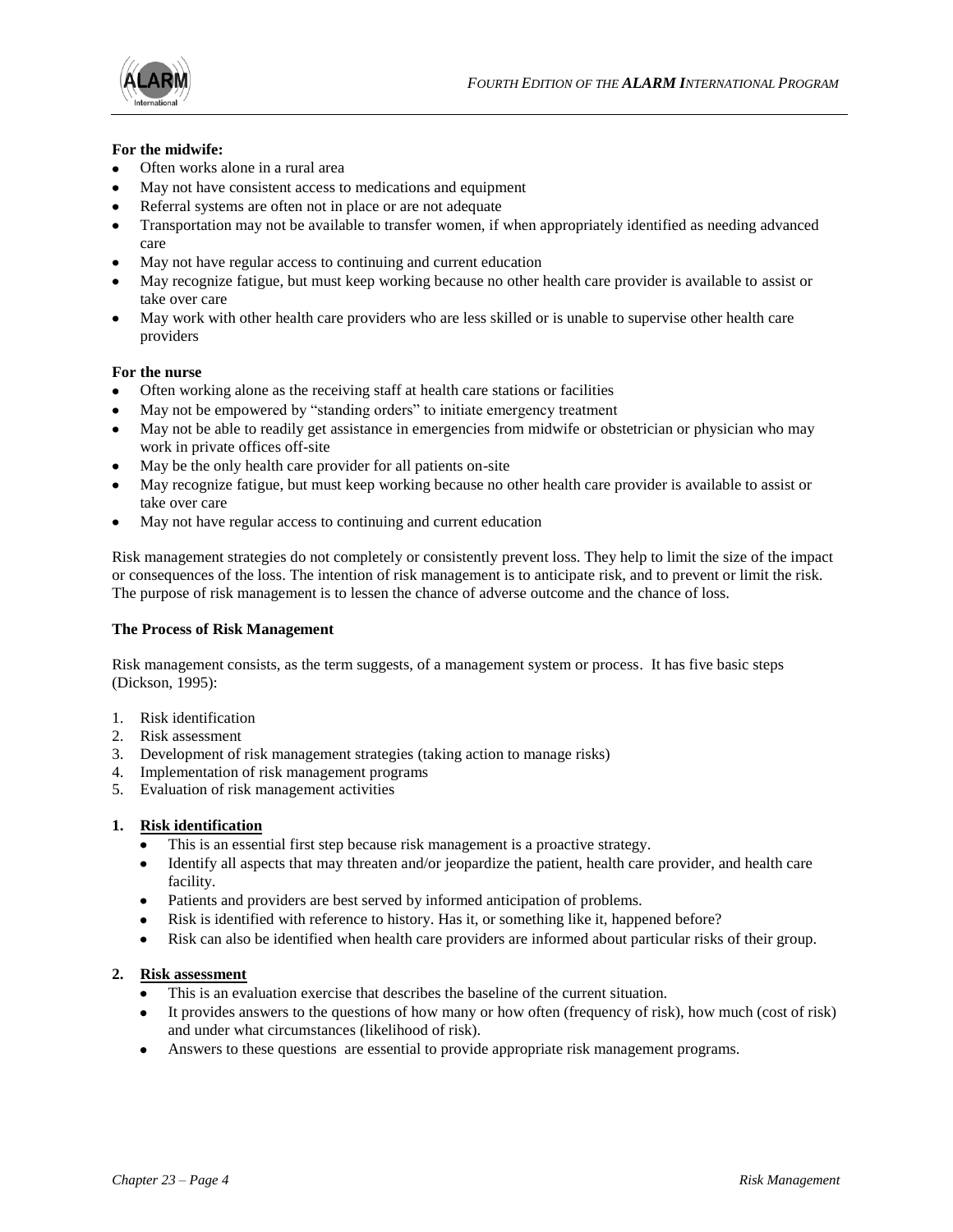

#### **3. Development of risk management strategies**

# **i) Five risk control strategies**

Three risk control strategies are categorized as no loss.

AVOIDANCE of risk PREVENTION of risk TRANSFER of risk

Two risk control strategies are categorized as some loss. REDUCTION of risk SEGREGATION of risk

#### **Description**

#### *Avoidance of risk*

A person can stop carrying out a function that is associated with a high degree or incidence of risk.

#### *Prevention of risk*

Hospitals and maternity health care providers can take steps to prevent completely or significantly lower the possibility of mistakes or perform risk prevention. Prevention is putting into place programs that will prevent events from occurring that could lead to adverse outcomes. For example, clinical practice guidelines may reduce errors in clinical judgement, the number of lawsuits, or may make them easier to defend.

#### *Transfer of risk*

A high-risk case can be transferred to a higher level of expertise for appropriate care.

#### *Reduction of risk*

Reduction is the strategy that begins immediately after the damaging event has occurred. One of the most important risk reduction strategies is the immediate care of and attention to the persons threatened or injured. Losses attended to immediately can often be mitigated (lessened).

After the event, losses can be reduced in a number of ways. For example, through early investigation and documentation (legal liability) and the provision of full and honest disclosure (reputation), loss can be reduced.

#### *Segregation of risk*

Segregation of risk takes place when health care providers take care not to invest all their energies into one specific approach or problem-solving solution. In a difficult situation, when different steps have to be undertaken, a consultation could be obtained to verify the proposed management plan. Segregation is usually more applicable to facilities than to maternity caregivers (e.g. Level I, II, and III hospitals).

#### **ii) Risk financing**

Many organizations have mechanisms to manage their risk financing. Institutions, individuals, and governments pay premiums to insurance agencies or defense organizations that assume the responsibility for the financial compensation awarded by the courts.

#### **4. Implementation of risk management programs**

A program is implemented based on the best risk management strategies, awareness of current practice, and of alternatives that are practical and compatible with the objectives of care. It might be attractive from a risk management perspective to stop some high-risk procedures (risk avoidance). However, the nature of practice may make such an alternative unacceptable, such as abandoning all forceps deliveries. An important strategy that aims to manage or reduce the risk of bad outcomes is the implementation of activities such as maternal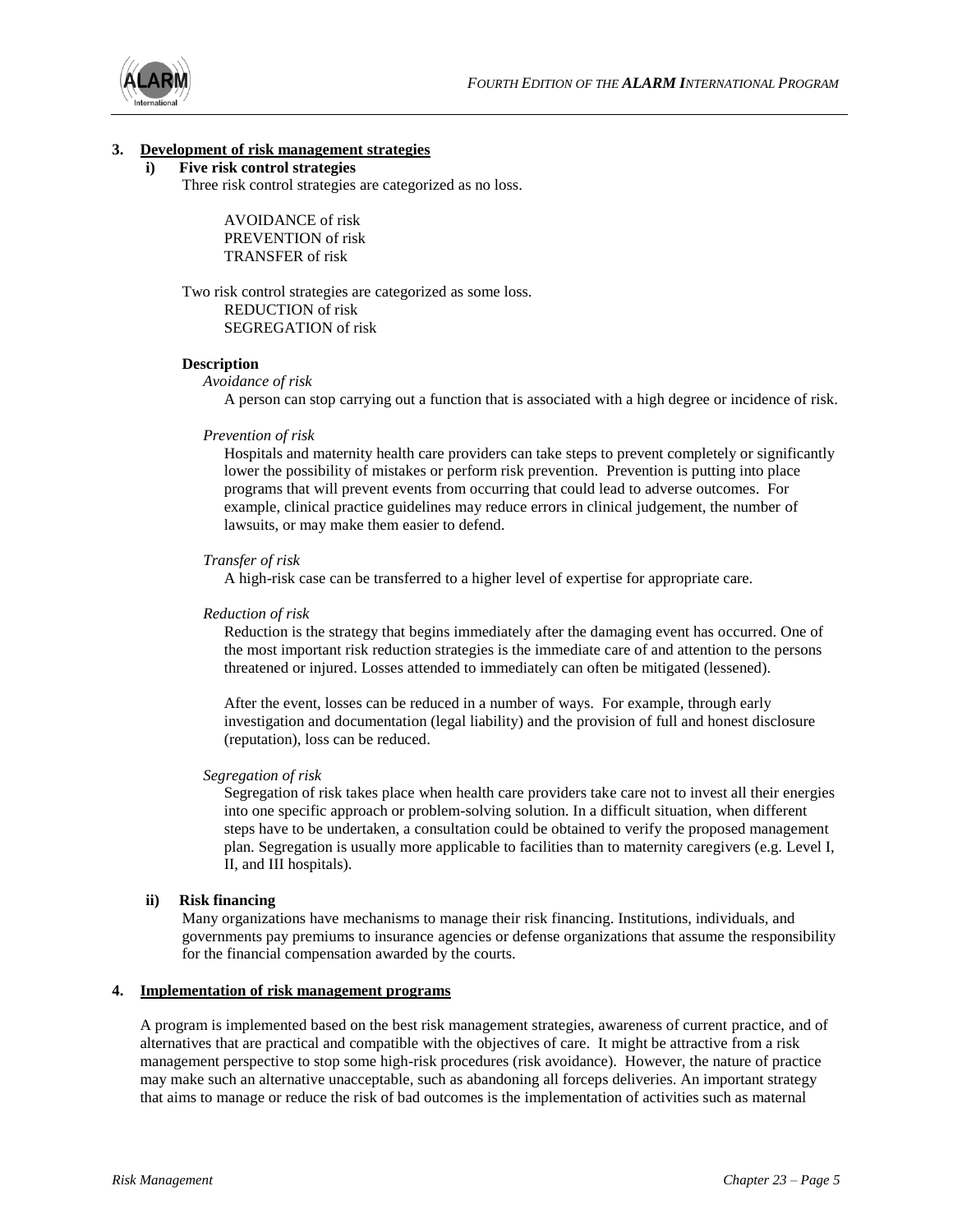

morbidity or mortality audits. The audit process focuses on enabling health care providers to learn from noharm and harm events in an objective and non-punitive environment. This audit process is important because the investigation attempts to address all potential causes or circumstances surrounding a maternal death, not only those attributable to individual human error but also to those that may be attributed to system-based failure.

An environment that is safe for patients is an environment in which avoidable adverse events are acknowledged and then investigated to identify their systematic causes. A collaborative effort, aiming to reducing the number of injuries and deaths related to adverse events, should be oriented toward learning, sharing, and implementing interventions that are known to be efficient for avoiding another similar situation. A no-blame approach will contribute to improving the safety culture and will also improve the quality of work life for the health care team.

# **5. Evaluation of risk management activities**

Evaluation refers to the periodic reviews of activities conducted and of the whole experience, with the risk management strategy. Reviews should be as frequent as required. A committee may be appointed to monitor general or specific activities. Reports should be provided to document the lessons learned in the initial attempts to implement the risk management program.

Risk management is a continuous process. It starts with identification and analysis of risk, proceeds to the implementation of strategies to manage risk, ends with the evaluation of risk management activities and their results; the process is then repeated.

# **Health Care Provider Participation**

Joint committees need to be established between hospital administration and health care providers to manage risk. A health care facility must have the full participation of its maternal health care providers in order to have an effective risk management system. Health facility administrators should not address liability questions that arise in the course of obstetrical care without the health care provider's full participation. Nursing or health record departments should not initiate incident recognition and risk reports without consultation with health care providers. Maternity health care providers will only contribute to risk management activities if they are aware of the positive benefits of these activities for their patients and themselves. Practice environments that support shared decision making and collaborative care teams, and provide stimulating learning opportunities can enhance professional practice and inspire a culture of patient safety.

# **Conclusion**

- 1. Establish risk management strategies in your practice and in your health care facility.
- 2. Participate actively in health facility based risk management programs.
- 3. Professional associations and health care facilities should develop risk management programs.
- 4. Local, provincial, and national clinical guidelines and policy statements should be used to develop risk management programs.